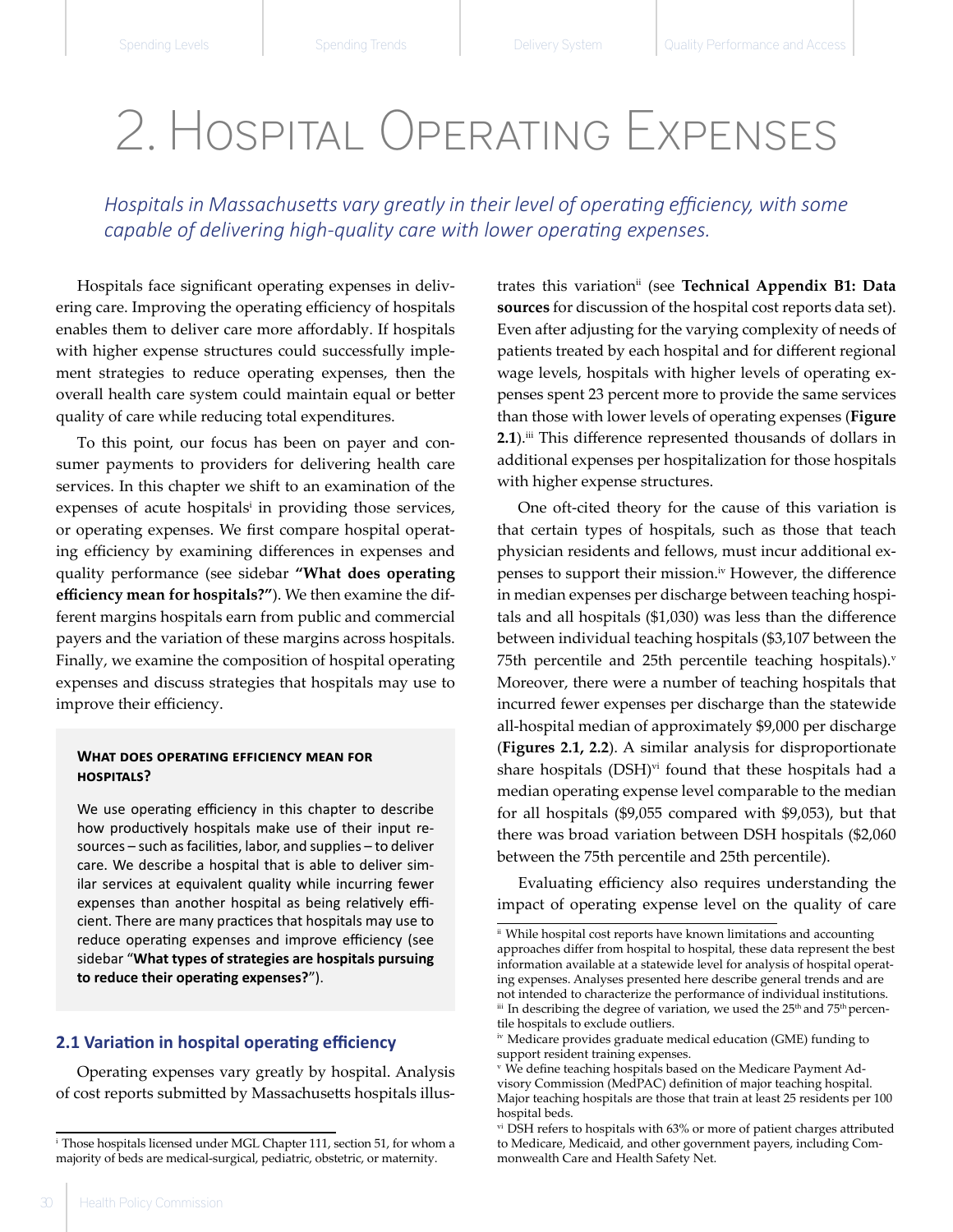# Figure 2.1: Inpatient operating expenses per discharge\* for all Massachusetts acute hospitals

Dollars per case mix- and wage-adjusted discharge, 2012



# Figure 2.2: Inpatient operating expenses per discharge\* for major teaching hospitals in Massachusetts

Dollars per case mix- and wage-adjusted discharge, 2012



\* Inpatient patient service expenses divided by inpatient discharges. Adjusted for hospital case mix index (CHIA 2011) and area wage index (CMS 2012). Source: Center for Health Information and Analysis; Centers for Medicare & Medicaid Services; HPC analysis \*Inpatient patient service expenses divided by inpatient discharges. Adjusted for hospital casemix index (CHIA 2011) and area wage index (CMS 2012).

delivery and patient safety. We examined performance by Massachusetts hospitals across select indicators of quality: excess readmission ratio, mortality rate, and process-ofcare measures. For each measure of hospital quality, certain hospitals achieved better performance while maintaining lower operating expenses (**Figures 2.3, 2.4, 2.5**). Opportunities exist across all measures examined for hospitals to achieve higher quality performance at their current operating expense level or to reduce operating expenses while sustaining quality performance. These results suggest that some hospitals may have structures or practices that allow them to deliver care more efficiently. For example, studies have demonstrated that hospitals practicing effective management techniques have lower mortality rates and stronger financial performance.<sup>1</sup> Lower-efficiency hospitals could benefit from critical examination of their cost structures and should consider adopting evidence-based practices to reduce their operating expenses while maintaining or improving quality (see sidebar **"What types of** 

# Figure 2.3: Quality performance relative to inpatient operating expenses per admission: excess readmission ratio

Median Excess readmission ratio versus dollars per case mix-adjusted discharge\*



# Figure 2.4: Quality performance relative to inpatient operating expenses per admission: mortality rate

Composite mortality rate versus dollars per case mix-adjusted discharge<sup>\*</sup> and Analysis Median Median



# Figure 2.5: Quality performance relative to inpatient operating expenses per admission: process-of-care measures



Composite of process-of-care measures versus dollars per case mix-adjusted discharge<sup>\*</sup>

\* 2012 inpatient patient service expenses divided by inpatient discharges. Adjusted for hospital case mix index (CHIA 2011) and area wage index (CMS 2012).

myocardial infarction, heart failure, and pneumonia (2009-2011). The composite rate is a weighted average of the three condition-specific rates. † Composite of risk-standardized 30-day Medicare excess readmission ratios for acute

‡ Composite of risk-standardized 30-day Medicare mortality rates for acute myocardial infarction, heart failure, and pneumonia (2009-2011). For each condition, mortality rates were normalized so that the Massachusetts average was 1.0. The composite mortality rate is a weighted average of the three normalized, condition-specific mortality rates.

§ Average across 10 process-of-care measures (CMS 2012): SCIP-Inf-1; SCIP-Inf-2; SCIP-Inf-3; SCIP-Inf-9; SCIP-Inf-10; AMI 2; AMI 8-a; PN 6; HF 2; and HF 3. Detail on measures available in Technical Appendix A2: Hospital Operating Expenses.

Source: Center for Health Information and Analysis; Centers for Medicare & Medicaid Services; HPC analysis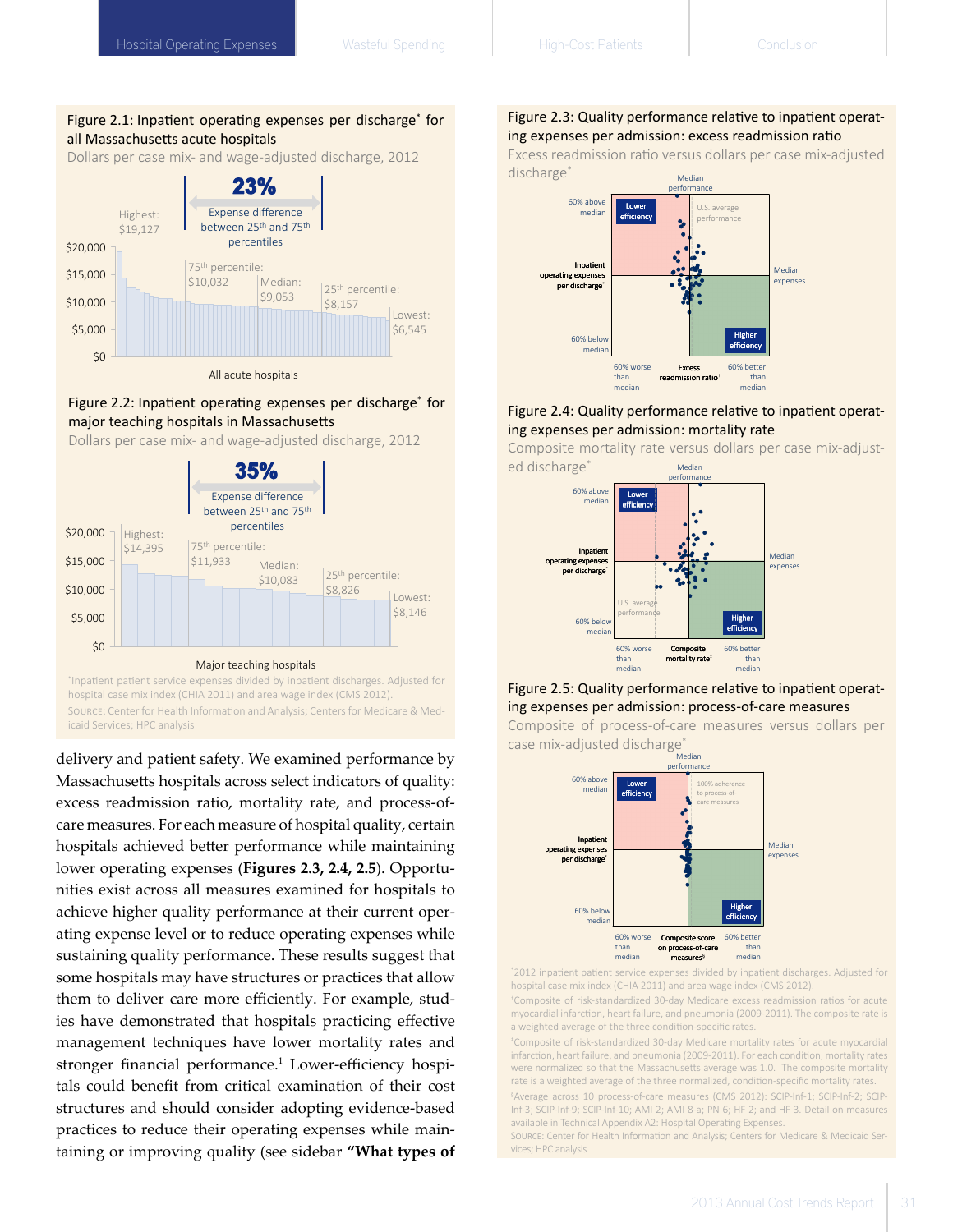**strategies are hospitals pursuing to reduce their operating expenses?"**).

# **2.2 Operating margins by payer and hospital market position**

Hospitals' operating expenses and operating margins are influenced by market dynamics and the level of payments they receive from public and commercial payers. Differences in the level of payments made to hospitals by commercial payers compared with those paid by the public payers (Medicare and Medicaid) have been well-documented. Nationally, hospitals have typically made money on their commercial business while losing money on their Medicare and Medicaid business (**Figure 2.6**).







\* Medicaid and Medicare figures include disproportionate share payments. Source: Avalere Health analysis of American Hospital Association Annual Survey data, 2011, for community hospitals

Massachusetts hospitals experience similar differences, but operating margins vary materially by hospital for both commercial and public payer business. Differences in the operating margins between hospitals can be driven by differences in the revenues they receive for services, by differences in the expenses they incur to deliver those services, or by both factors (**Figure 2.7**). For public payers, price levels are comparable across hospitals because Medicaid and Medicare set fee schedules based on established formulas.<sup>vii</sup> As a result, differences in operating margins between hospitals for public payers are largely driven by differences in expenses.

For commercial payers, the differences in margins include large differences in prices paid. CHIA's relative price reporting and analyses by the AGO have demonstrated a wide variation in commercial prices paid to Massachusetts hospitals<sup>2,3</sup>



ILLUSTRATION: SAME OPERATING EXPENSES, DIFFERENT PRICES



Hospital cost reports suggest that some Massachusetts hospitals earn positive margins from public payers, while others lose more than 30 cents per dollar of revenue on the same payers.<sup>viii</sup> Similarly, some hospitals earn more than 30 cents per dollar of revenue on commercial payers, while others earn just a fraction of that. In Massachusetts, when grouped by expense levels, the groups of hospitals that earn the largest margins on revenue from commercial payers often report the largest losses on revenue from public payers (**Figure 2.8**).  $\alpha$ 



Operating income as proportion of net patient service revenue,\* 2012



\* Operating income defined as total net patient service revenue less total patient service expenses. Payer-specific expenses are estimated by applying hospital-specific cost-to-charge ratios to hospital's charges by payer.

\*2012 inpatient patient service expenses divided by inpatient discharges. Adjusted for hospital case mix index (CHIA 2011) and area wage index (CMS 2012). Source: Center for Health Information and Analysis; HPC analyss

viii  This is on a fully allocated expense basis determined by average costs, factoring in indirect expenses and overhead. In some cases where negative margins are reported on a fully allocated expenses basis, Medicare and Medicaid payments may exceed direct care expenses.

vii  These formulas account for factors like regional wages, costs associated with a teaching mission, and the case mix of patients using the hospital.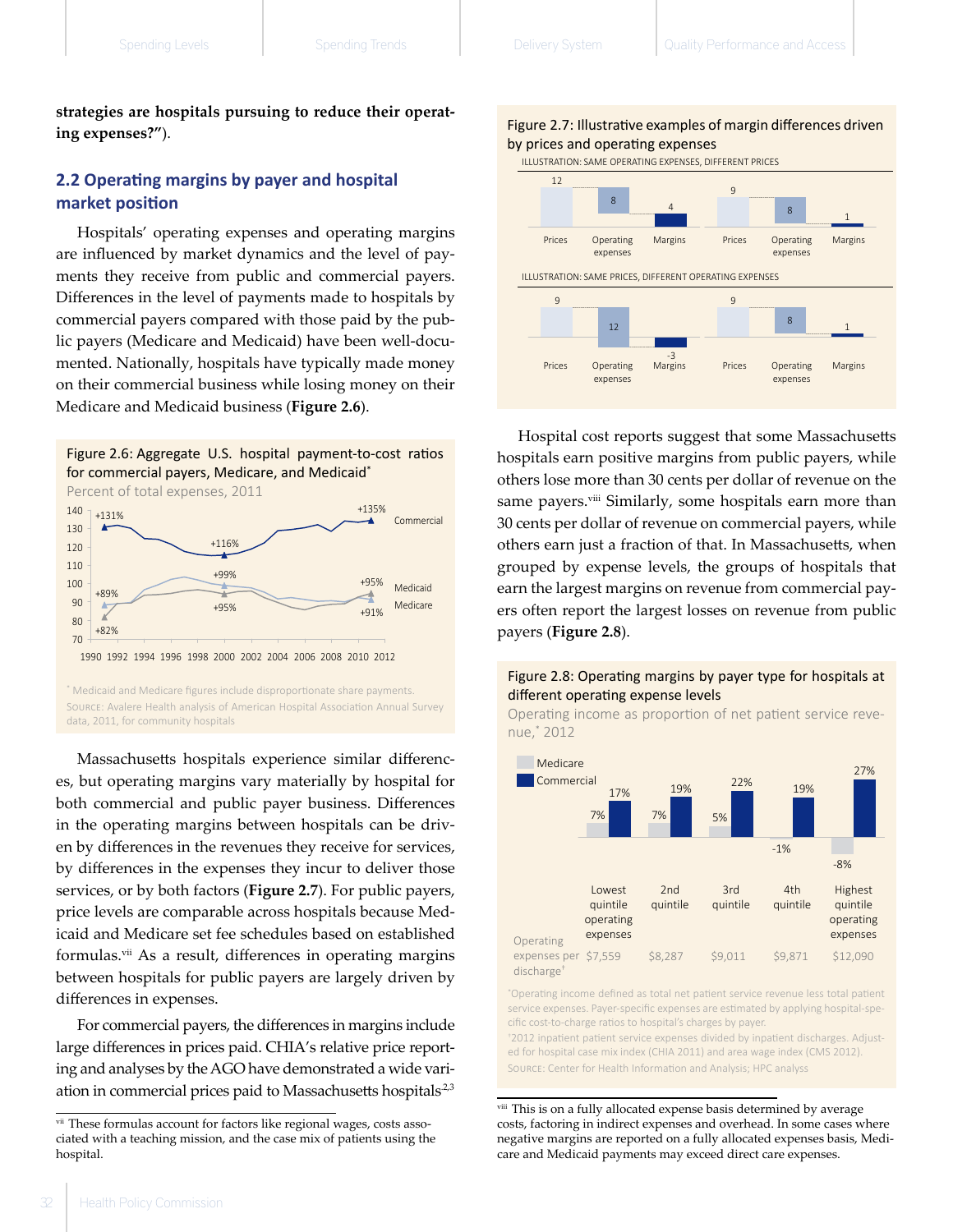# **What types of strategies are hospitals pursuing to reduce their operating expenses?**

Hospitals in Massachusetts and around the nation are implementing various efforts to improve their operational efficiency with the goal of delivering high-quality care while incurring lower expenses. Below we discuss three examples of strategies that have been successfully implemented at certain hospitals. For a particular hospital, opportunities may be different than those described below, but these examples demonstrate the range of levers that are available to hospitals to improve their operating efficiency.

# *Procurement and supply chain management*

Hospitals purchase a large variety and volume of goods, materials, and equipment. Purchased items range from surgical gloves to drugs, imaging machines, and major surgical implants. The procurement of these items is often encumbered by various forms of inefficiency, including<sup>4</sup>:

- Lack of coordination across hospitals in a system, with duplicative purchasing and materials management departments that fail to leverage system scale to negotiate lower prices,
- Lack of alignment across clinicians in a department, resulting in orders of similar products from different companies, thereby missing opportunities to save through bulk-volume purchasing, and
- Ineffective inventory management, resulting in stock-outs or delays for some items and large inventory levels for others.

Reducing inefficiencies in procurement can substantially reduce the expenses of delivering care. Orthopedic and cardiac implants, for instance, can represent 50 to 80 percent of the total expenses of an acute procedure.<sup>5</sup> Through improved management, hospitals can potentially reduce the spending across their entire supply chains by an estimated five to 15 percent.<sup>6</sup>

#### *Lean operations*

"Lean" management principles are most widely associated with the Toyota Production System, which seeks to reduce waste in the production process to increase value for the customer. Over the past decade, a number of organizations have translated the same lean principles to the hospital setting. The benefits of lean processes – including fewer medication errors, a decrease in health care-associated infections, less nursing time away from the bedside, faster operating room turnover, improved careteam communication about patients, and faster response time for emergency cases – not only improve patient care but also increase employee engagement, labor productivity, and operating margins.7 Successful implementations of lean programs in hospital systems outside Massachusetts have shown significant improvements in efficiency, with one hospital system reporting savings equivalent to three to five percent of its annual revenue within three years and another achieving a 36 percent improvement in labor productivity.<sup>8,9</sup>

Still, the literature contains many cases of (and explanations for) hospitals' failures in implementing lean principles, and statistically rigorous evidence of the potential impact is limited.<sup>10,11</sup> Some systems that have achieved great success in improving efficiency in their core markets have encountered difficulties in trying to scale their approach to new markets.<sup>12</sup> Although efforts to adopt lean principles do not guarantee success, with careful implementation Massachusetts hospitals may realize efficiencies through established successful lean programs.

#### *Cost accounting*

In their efforts to reduce operating expenses, hospitals are often limited by the information available from their established cost accounting practices. Many Massachusetts hospitals have not implemented detailed cost accounting systems, and thus the operating expenses associated with a particular procedure are often not measured directly.<sup>3</sup> Rather, the hospitals calculate a hospital- or department-wide ratio of total expenses to total charges and then multiply this ratio by the amount billed for that procedure to obtain an expense value. Some hospitals attempt a more accurate allocation by using internally developed relative value units based on the complexity of the procedure, but such allocation methods introduce other measurement errors. Without direct measurement of expenses in delivering care, hospitals encounter difficulties in managing and improving their expenses. To remedy these problems, several health systems have been pursuing more rigorous approaches to expense measurement, using actual data on the time spent by clinicians and support personnel, and also of the space, equipment, and supplies used to treat patients for a specific condition. $13,14$ 

In the future, improved accounting practices will become increasingly important as hospitals seek to reduce their per-procedure operating expenses to enable more affordable care delivery. Benchmarking data available through state reporting programs or provider data consortiums can also support operational improvement efforts.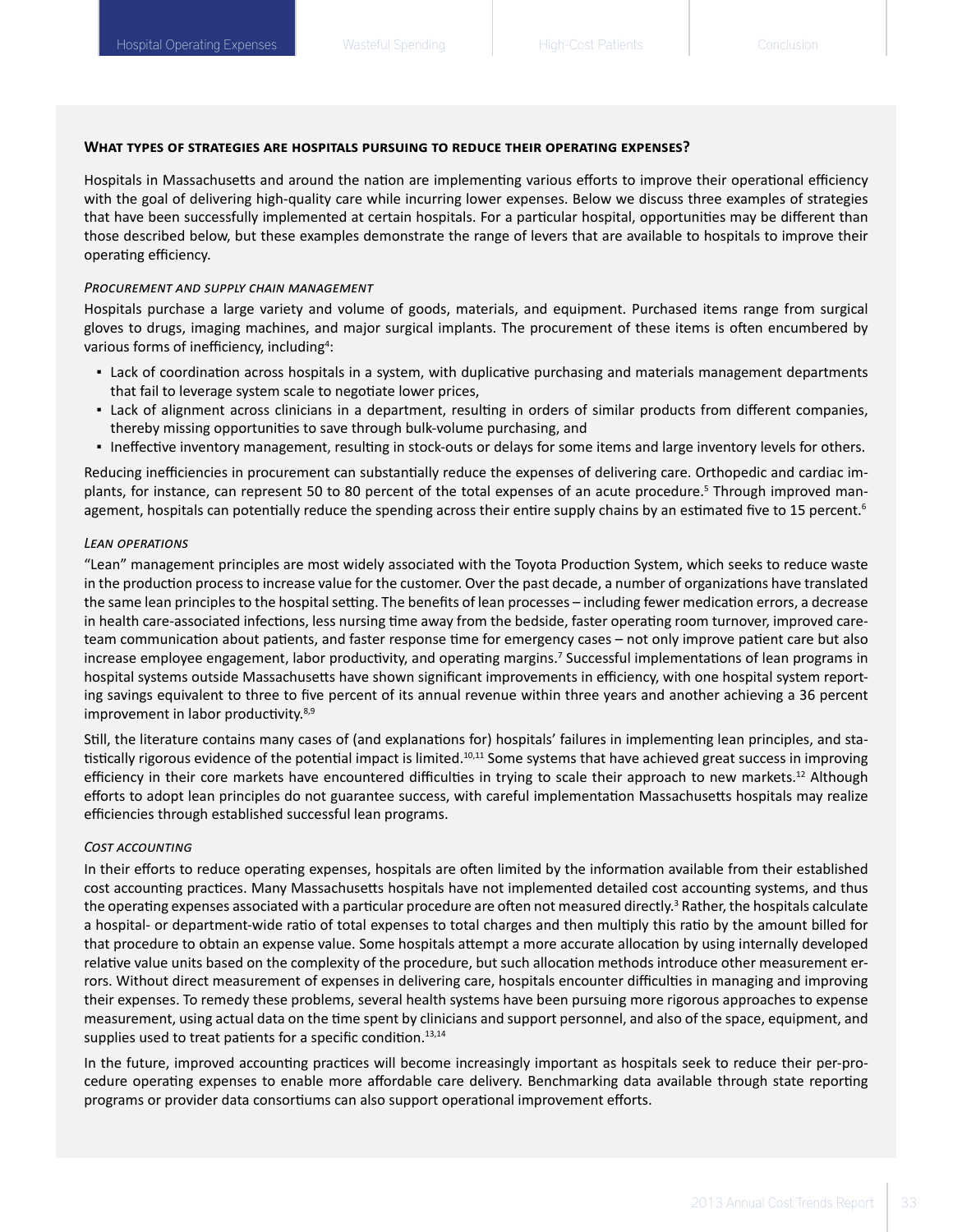Some hospitals seek to negotiate greater payments from commercial payers to make up for these public payer shortfalls. Previous analyses have shown that hospitals are not uniformly successful in realizing this shift in source of revenue (often referred to as "cost-shifting"), as Massachusetts hospitals with high public payer mix on average receive *lower* relative commercial prices than hospitals with low public payer mix.<sup>2</sup> Whether a hospital is able to negotiate higher commercial prices when it faces a decline in public payer revenue is most closely linked to the hospital's relative market leverage, not its relative mix of public payer reimbursement.15

This impacts operating expenses over time as hospitals with stronger market leverage can earn higher revenues from commercial payers and therefore have less pressure to constrain their expenses.<sup>16,17</sup> Meanwhile, hospitals with limited market leverage receive lower rates of commercial payer reimbursement and, under greater financial pressure, tend to be more aggressive at maintaining lower operating expenses.<sup>ix</sup> Nationally, hospitals with lower expense structures fare better at Medicare and Medicaid levels of reimbursement. Analysis of the hospital cost reports in Massachusetts shows consistent results. These findings reinforce the importance of monitoring overall market performance and competitiveness.

# **2.3 Composition of hospital operating expenses**

In 2012, spending on labor constituted more than half of all operating expenses for Massachusetts hospitals (**Fig**ure 2.9).<sup>x</sup> In some hospitals, the staff is directly paid for by the hospital in the form of salaries and benefits; in others, hospitals outsource certain roles to companies and pay for the labor through a purchased services contract.

It is important to better understand the relationship of labor expenses, supply expenses, and other operating expenses with quality of care in order to assess how hospitals can become more efficient. Current information, however, is limited for conducting such an analysis. Available cost reports contain only spending within a hospital, excluding expenses incurred through affiliated provider organizations in the hiring of medical staff and other personnel.n

the current structure, hospitals report similar expenses differently. Moreover, available data on hospital capital expenses are limited. Improved data are needed to further analyze high-efficiency models and best practices, which could support provider organization improvement efforts through actionable benchmarks. In the future, we will continue to examine this area as improved data become available through CHIA data collection efforts and other programs.





Source: Center for Health Information and Analysis; HPC analysis

# **2.4 Conclusion**

Hospitals vary greatly in their level of operating efficiency, with some capable of delivering high-quality care with lower expenses. These differences between higherand lower-expense hospitals amount to several thousand dollars per discharge. There are multiple strategies to reduce operating expenses that are being explored around the country, which, if adopted, could enable Massachusetts hospitals to deliver high-quality care at more affordable prices.

### **References**

- 1  Carter K, Dorgan S, Layton D. Why Hospital Management Matters. New York (NY): McKinsey & Company; 2011.
- 2  Center for Health Information and Analysis. Health Care Provider Price Variation in the Massachusetts Commercial Market. Boston (MA): Center for Health Information and Analysis; 2013 Feb.
- 3  Office of the Attorney General. Annual Report on Health Care Cost Trends and Cost Drivers. Boston (MA): Office of the Attorney General; 2010 Mar 16.
- 4  Schwarting D, Bitar J, Arya Y, Pfeiffer T. The Transformative Hospital Supply Chain. New York (NY): Booz & Company; 2010.

<sup>&</sup>lt;sup>ix</sup> Some reductions in operating expenses may reflect efficiency improvements, while others may be of potential concern. For example, hospitals with limited revenue may maintain lower operating expenses by deferring investment in facilities and equipment, which could deepen competitive disadvantages over time.

x   Labor expenses shown here include direct spending on salaries and benefits, spending on purchased services, and spending on physician compensation that is paid directly by the hospital, rather than a separate physician organization.